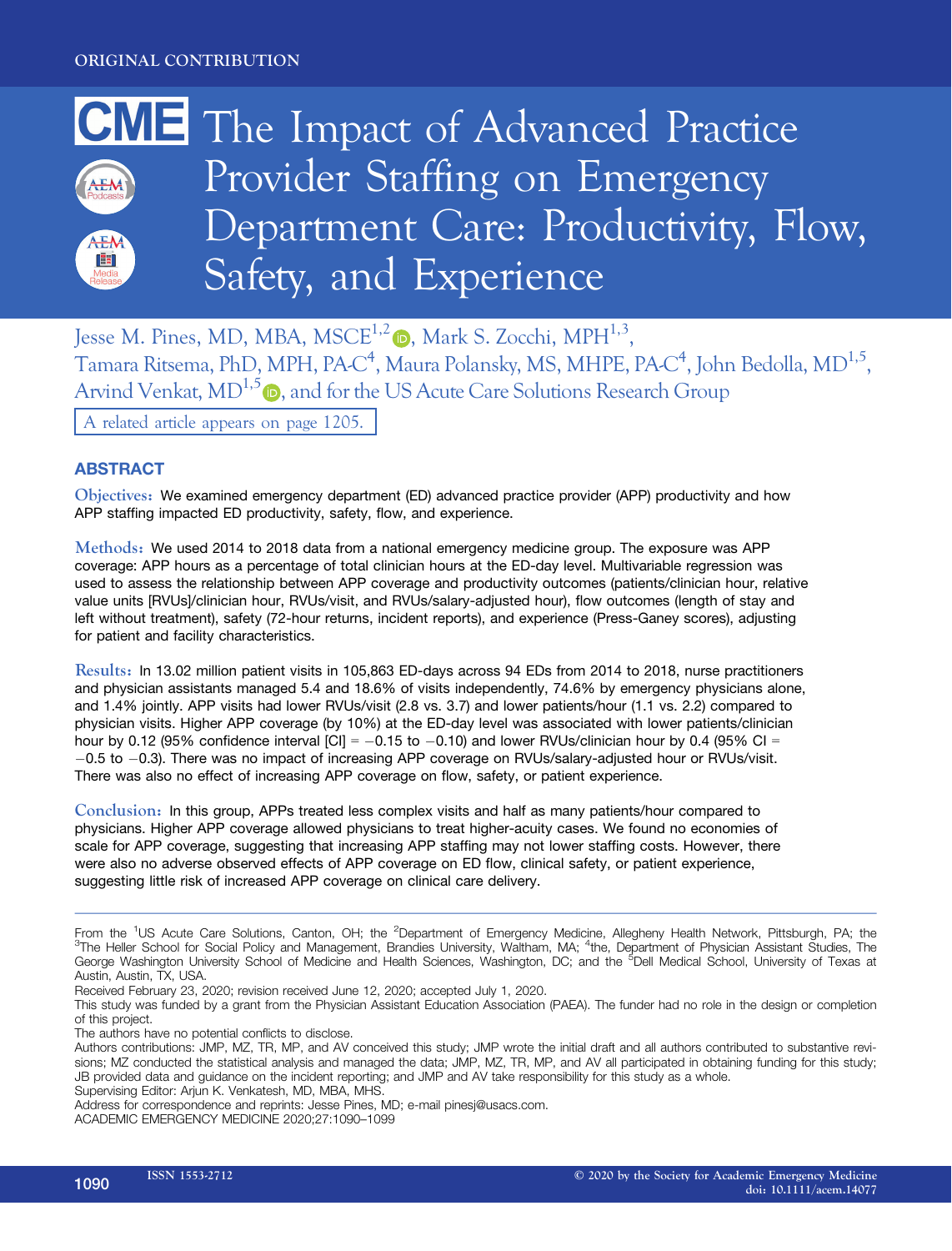The use of advanced practice providers (APP)—<br>physician assistants (PA) and nurse practitioners (NP)—in U.S. emergency departments (ED) has expanded considerably in recent years.<sup>1,2</sup> According to the National Hospital Ambulatory Medical Care Survey in 2016, one in six and one in eight ED visits involved a PA or NP respectively, compared to one in 12 and one in 18 in 2008.<sup>3</sup> In 2017 and 2018,  $>12,500$  PAs and  $> 8,000$  NPs identified their practice as emergency medicine.<sup>4</sup> In some EDs, APP roles have expanded from low-acuity patients and performing simple procedures to also treating higher acuity, more complex illness.<sup>5</sup>

Rising APP use in emergency medicine is driven both by economics and by workforce needs.<sup>6</sup> APPs receive lower pay compared to emergency physicians and may be cost-effective.<sup>7</sup> However, this assumes that relative APP-to-physician productivity exceeds relative pay differentials, accounting for revenue differences for APP-only visits that are billed at approximately 85% of physician rates.<sup>8</sup> It also assumes that adding APPs does not diminish care quality. In addition to reducing costs, APPs may also be used when emergency physician recruitment is a challenge in rural or socioeconomically disadvantaged areas. <sup>9</sup> In some EDs, APPs may be used in place of emergency physicians where ED volumes cannot sustain a market-appropriate physician hourly rate.

Despite widespread ED APP use, relatively little data exist that compare productivity, safety, flow, or measured patient experience in care rendered by APPs relative to emergency physicians. Much of the literature on APP productivity and quality exists outside emergency medicine with mixed results. Some studies report notable differences: APPs prescribe more antibiotics for upper respiratory tract infections during e-visits $10$  and provide less guideline-concordant care to diabetics.<sup>11</sup> Other studies find that in the Veterans Administration, APP-managed complex patients have lower costs than physicianmanaged patients.<sup>12</sup> Within emergency medicine, the literature primarily includes descriptive studies of single EDs or ecological studies that use national sample data.13 The paucity of ED APP studies—particularly across multiple practice locations—is driven by the difficulty in reliable attribution of APP cases which are typically signed and billed under the names of emergency physicians. To our knowledge, no multicenter studies have examined APP care in a large sample of EDs with reliable data on care attribution to specific clinicians.

In this study, we examine the productivity of APPs compared to emergency physicians and its impact on ED operations. We focus on how productivity metrics change with higher APP staffing. We also examine the impact of APP staffing on ED flow, clinical safety, and patient experience.

## **METHODS**

## Study Design and Setting

We conducted a planned secondary analysis of 2014 to 2018 ED data from a national emergency medicine group. This data set has been described previously.<sup>14</sup> Briefly, billing and coding specialists abstract ED data from electronic charts, including patient demographics, elements of visit timing (e.g., patient arrival and departure time), ED diagnosis, relative value units (RVUs) generated, the ED clinician rendering care, and visit disposition, into a data set. The group uses centralized scheduling with two software packages—Tangier (Sparks, MD) and Shift Admin (Columbia, SC)—to record clinician hours, which are used for compensation and is verified for hour attribution to specific clinicians. The clinical data set was combined with scheduling data to establish actual hours worked and care delivered by clinicians during each ED day, which was the primary unit of analysis. This study received approval by the institutional review board at Allegheny Health Network Research Institute.

## Selection of Participants

We included general EDs (where average patient age is ≥18 years) staffed by this group at any point between January 1, 2014, and December 31, 2018. The final data set included 105,863 ED days in 94 EDs in 19 states. A table of the study population, including totals after each exclusion, is available in Data Supplement S1 (available as supporting information in the online version of this paper, which is available at [http://onlinelibrary.wiley.com/doi/10.1111/ace](http://onlinelibrary.wiley.com/doi/10.1111/acem.14077/full) [m.14077/full\)](http://onlinelibrary.wiley.com/doi/10.1111/acem.14077/full).

### APP Use

There was variation in how this group used APPs over the study period. In most cases, APPs treated patients independently, with available physician input when questions arose in real time. There was a requirement for emergency physician consultation by APPs in some EDs if the patient had a high-risk complaint, abnormal vital signs, or abnormal radiology or laboratory results. However, policies regarding APP responsibilities and assignments varied. In many EDs, APPs also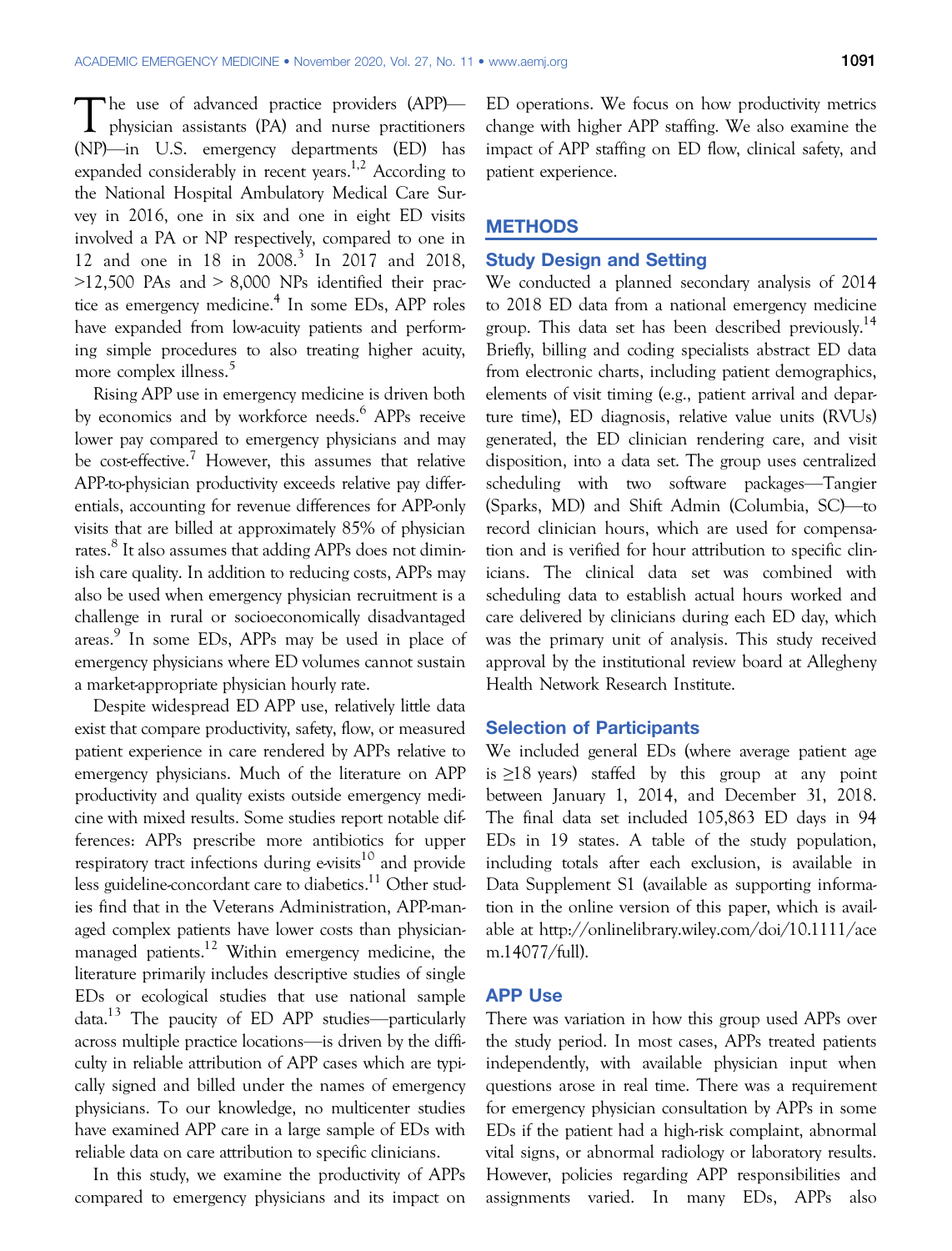conducted patient call-backs, worked as a clinician-intriage, or performed simple procedures (e.g., laceration repairs). When developing clinician schedules, 2 hours of APP time was considered equivalent to one emergency physician hour. For example, if an ED were to substitute APP for physician hours, 20 hours of APP coverage would equal 10 physician hours.<sup>15</sup>

## Methods of Measurement

Since variation in APP use existed across EDs as well as within EDs during the study period, our goal was to assess how differential use of APPs affected our study outcomes. For our study, the primary exposure APP coverage was measured at the ED day-level and defined as the proportion of total clinician hours staffed by APPs in a 24-hour period at a given ED.

We also computed several patient acuity and casemix measures at the ED day-level to measure the complexity/severity of patients treated to adjust for confounders to our study outcomes. These included: total visits, % visits over age 65, % female visits, % visits admitted or transferred, % visits by triage severity (Emergency Severity Index [ESI]), % visits with computed tomography (CT), % visits with a mental health primary diagnosis (based on the Agency for Healthcare Research and Quality clinical software described below), % visits with a critical procedure (endotracheal intubation [Current Procedural Terminology {CPT} 31500], chest tube [CPT 32550 or 32551], central line placement [CPT 36555 or 36556], arterial line placement [CPT 36220], lumbar puncture [CPT 62270], and conscious sedation [CPT 99143, 99144, 99145, 99148, 99149, or 99150]), and % patients with critical care time (CPT 99291 or 99292). ED characteristics included annual visit volume (<30,000, 30,000– 59,999, and  $\geq 60,000$ , trauma designation (Level 1 or 2), teaching status (host ED for residency or fellowship programs), and location (metropolitan vs. nonmetropolitan/census region).16,17 We also examined the visit case-mix of APPs and emergency physicians using the Agency for Healthcare Research and Quality Clinical Classification Software (CCS) for primary ICD-9-CM and ICD-10-CM codes.<sup>18</sup>

## Productivity Outcomes

Productivity measures were our primary study outcomes also measured at the ED day-level and included patients treated per hour (APP and physician combined), RVUs per hour, RVUs per visit, and RVUs per the relative salary paid for an hour. Patients per hour were calculated by dividing the total number of patient departures by the total number of individual hours staffed in an ED on a given day. RVUs per hour were calculated similarly. RVUs per visit were calculated using total patient departures in the day as the denominator. RVUs per salary-adjusted hour was used to assess whether there were economies of scale for APP staffing and was calculated based on the relative hourly clinical pay of APPs versus physicians with a ratio of 0.42 across the study period in this group.

### ED Flow Outcomes

To measure ED flow (i.e., throughput), patient length of stay (LOS) was calculated as the total time in the ED from arrival to departure. LOS was averaged at the ED day-level for both admitted and discharged patients. We also calculated the 90th percentile of LOS for each ED day to assess the differential effect of APP staffing on days with particularly long LOS. Finally, we calculated the proportion of visits that left without completion of treatment (LWOT), which included left without being seen, left without treatment complete, or left against medical advice.

## Safety: 72-hour Return Outcomes

A unique study patient identifier was used to determine if a patient returned to the same ED within 72 hours after the ED discharged the patient home. At the ED day-level, we calculated the proportion of 72 hour returns and the proportion of 72-hour returns that resulted in hospital admission. Patients that returned within 1 hour of ED discharge were not considered a 72-hour return.

# Exploratory Outcomes: Incident Reports and Patient Experience

We examined two exploratory outcomes in a subset of the EDs that collected these data. The first exploratory outcome was incident reports during the years 2015 to 2018. Incident reports involved visits flagged based on the threat of litigation (i.e., a letter from an attorney or otherwise brought to the attention of risk management in this group). The rate of incident reports  $(n = 128)$ over the study) were studied at the ED level and were classified as APP-related incidents or physician-only incidents. The second exploratory outcome was ED Press-Ganey (PG) percentile rank as a measure of patient experience measured at the ED month-level. The PG survey is a commonly used survey of patient satisfaction in U.S. health care settings. The percentile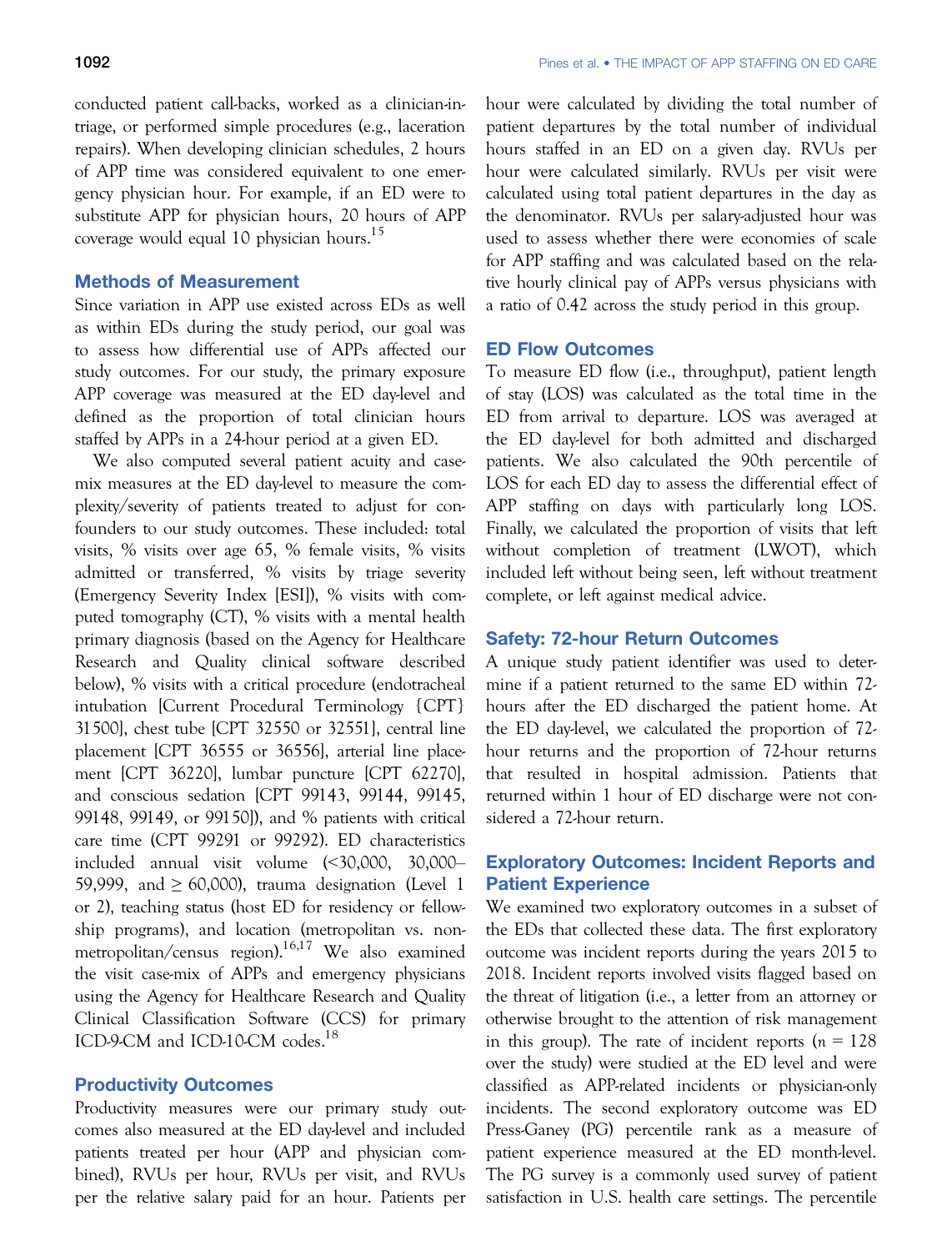rank given to an individual ED is based on how that ED ranks relative to all other EDs ranked in that month.

## Primary Data Analysis

We used descriptive statistics to compare visits treated and EDs staffed by different levels of emergency physicians and APPs. We reported proportions (%), means with standard deviations (SD), and medians with interquartile ranges (IQRs). We compared the case mix of visits treated by all clinicians, as well as those treated independently (emergency physician only, NP only, or PA only) or in combination (physician and APP).

Our primary data analysis used multivariable linear regression models with cluster robust standard errors to estimate the effect of APP coverage on study outcomes (productivity, flow, and safety). We used both fixed-effect and random-intercept models to account for the panel data structure (i.e., ED days clustered within EDs). To adjust for potential confounders, we included the patient, acuity, and case-mix covariates described earlier as well as dummy variables for day of week, month, and year. In random-intercept models, we also included time-invariant ED characteristics (trauma center status, teaching hospital, average ED annual census, rural vs. nonrural status, and geographic region).<sup>19,20</sup> The random-intercept and fixed-effect models produced nearly identical coefficients and standard errors. We present the results of the randomintercept model in the main text and the fixed-effect model in Data Supplement S1. A small proportion of visits were treated by both APPs and physicians (1.4%). For these visits, we split the RVUs generated by the visit evenly between the physician and the APP. Multiple imputation was used for some missing acuity covariates. To do this, we created 10 imputed data sets using a multivariate normal (MVN) distribution as the imputation algorithm. With sufficient sample size, simulation studies have found that a MVN distribution produces reliable estimates even when the normality assumption is violated. $^{21}$ 

## Exploratory Analyses

For our analysis of incident reports, we used logit and ordinary least squares (OLS) linear regression to estimate the effect of APP coverage on the probability of an incident and total incidents, controlling for total visits treated and trauma center status. We included all EDs that began contracts with this staffing group beginning in 2015 ( $n = 44$ ). Due to limitations related to how the incident report data were collected, EDs with contracts prior to 2015 could not be included ( $n = 45$ ).

We also examined the effect of APP coverage on PG percentile ranks using OLS regression and simple descriptive statistics. We used monthly PG data from 2014 to 2017 because this group largely stopped collecting PG data after that time period. For this analysis, EDs with fewer than 12 months of PG data (or completely missing PG data) were excluded  $(n = 51)$ . A total of 34 EDs and 1,114 ED-months were included in the final analysis. Comparisons of EDs included and excluded in both exploratory analyses are available in Data Supplement S1. All analyses were conducted with Stata version 16.1 (StataCorp, College Station, TX).

## **RESULTS**

In 13,024,216 visits in 94 EDs, NPs and PAs respectively treated 5.4 and 18.6% of visits independently, while 1.4% were treated by both physicians and APPs. Most visits (74.6%) were treated by physicians independently. The mean  $(\pm SD)$  number of visits treated by physicians independently was 3.7  $(\pm 1.5)$  RVUs/ visit compared with 2.8  $(\pm 1.1)$  RVUs/visit for NPs and 2.7 ( $\pm$ 1.1) RVUs/visit for PAs. Comparing case mixes, APPs were less likely to treat patients >65 years; admitted patients; ESI level 1 to 3 encounters (i.e., higher-acuity cases); visits with a CT scan; and patients diagnosed with circulatory diseases, mental illness, endocrine diseases, and symptom-defined conditions (e.g., abdominal pain). APPs were more likely to treat musculoskeletal, skin, and subcutaneous tissue and respiratory conditions (Table 1).

On average, EDs were staffed with 61.6% physician hours, 8.6% NP hours, and 29.9% PA hours. Large EDs (60,000+ annual visits) had higher proportions of PA and NP coverage than smaller EDs. Teaching hospitals and trauma centers had similar PA coverage, but less NP coverage than nontrauma and nonteaching hospitals. Compared to metro hospitals, rural hospitals had significantly less PA coverage while NP coverage was about the same.

Physician assistants independently treated 1.1 patients/hour (95% confidence interval [CI] = 1.0 to 1.3), NPs independently treated 1.1 patients/hour  $(95\% \text{ CI} = 1.0 \text{ to } 1.2)$ , and emergency physicians independently treated 2.2 patients/hour  $(95\% \text{ CI} =$ 2.2 to 2.3). Physicians generated an average of 8.5 RVUs/hour  $(95\% \text{ CI} = 8.1 \text{ to } 8.8)$  compared to 3.1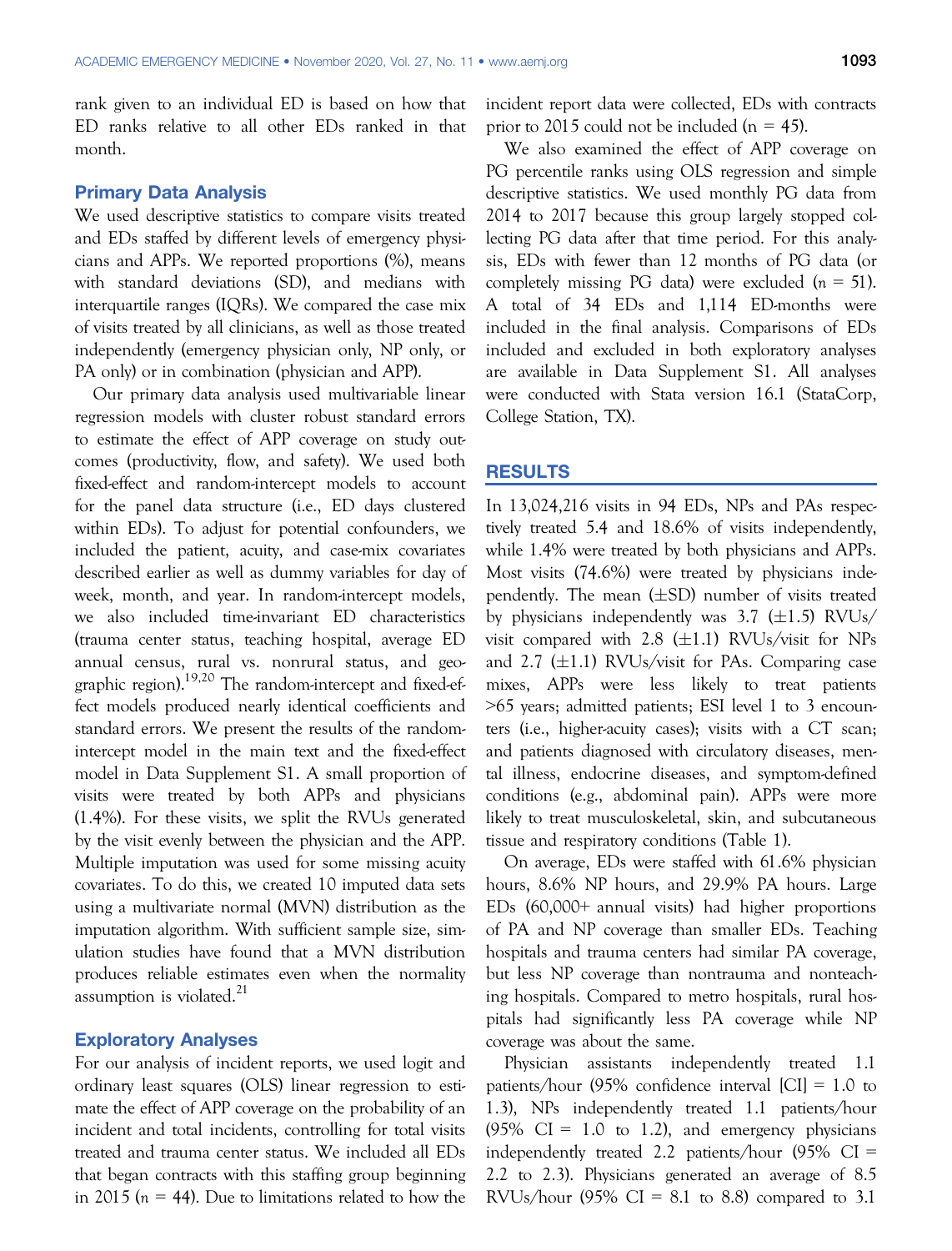## Table 1

Comparison of Visits Seen by Emergency Physicians, NPs, and PAs

|                                                                          | Visit Seen By:        |                   |              |              |                                    |
|--------------------------------------------------------------------------|-----------------------|-------------------|--------------|--------------|------------------------------------|
|                                                                          | <b>All Clinicians</b> | Physician<br>Only | NP Only      | PA Only      | <b>Both Physician</b><br>and PA/NP |
| <b>Total visits</b>                                                      | 13,024,216            | 9,721,637         | 698,889      | 2,425,705    | 177,985                            |
| Row %                                                                    | 100%                  | 74.6              | 5.4          | 18.6         | 1.4                                |
| Mean RVUs/visit                                                          | 3.6                   | 3.8               | 2.7          | 2.8          | 3.4                                |
| $(\pm SD)$                                                               | $(\pm 1.5)$           | $(\pm 1.5)$       | $(\pm 1.1)$  | $(\pm 1.1)$  | $(\pm 1.5)$                        |
| Median LOS/visit (discharged patients)                                   | 164                   | 185               | 123          | 125          | 158                                |
| (IQR)                                                                    | $(103 - 247)$         | $(119 - 271)$     | $(81 - 182)$ | $(82 - 187)$ | $(107 - 231)$                      |
| Patient characteristics, %                                               |                       |                   |              |              |                                    |
| Over <sub>65</sub>                                                       | 20.1                  | 23.5              | 9.3          | 9.4          | 22.2                               |
| Female                                                                   | 55.9                  | 56.2              | 55.7         | 55.7         | 46.6                               |
| Disposition, %                                                           |                       |                   |              |              |                                    |
| Discharged                                                               | 74.9                  | 68.6              | 94.1         | 93.7         | 84.2                               |
| Admitted                                                                 | 19.7                  | 24.7              | 4.4          | 4.6          | 13.7                               |
| Transfer                                                                 | 1.4                   | 1.8               | 0.2          | 0.2          | 1.3                                |
| AMA                                                                      | 1.1                   | 1.2               | 0.8          | 0.8          | 0.5                                |
| <b>LWOT</b>                                                              | 2.1                   | 2.7               | 0.4          | 0.6          | 0.0                                |
| ED death/DOA                                                             | 0.2                   | 0.2               | 0.0          | 0.0          | 0.3                                |
| Other                                                                    | 0.6                   | 0.9               | 0.0          | 0.0          | 0.0                                |
| ESI level, %                                                             |                       |                   |              |              |                                    |
| $\mathbf{1}$                                                             | 0.9                   | 1.1               | 0.0          | 0.1          | 2.3                                |
| $\overline{2}$                                                           | 15.6                  | 20.0              | 3.4          | 3.5          | 12.4                               |
| 3                                                                        | 50.1                  | 58.4              | 26.8         | 27.5         | 40.5                               |
| $\overline{4}$                                                           | 30.2                  | 18.3              | 63.6         | 62.4         | 42.2                               |
| 5                                                                        | 3.3                   | 2.2               | 6.1          | 6.5          | 2.6                                |
| Critical care time, %                                                    |                       |                   |              |              |                                    |
| CPT 99291                                                                | 5.3                   | 7.1               | 0.4          | 0.4          | 5.3                                |
| CPT 99292                                                                | 0.2                   | 0.3               | 0.0          | 0.0          | 0.4                                |
| Procedures, %                                                            |                       |                   |              |              |                                    |
| CT scans                                                                 | 18.3                  | 21.0              | 9.7          | 10.0         | 19.5                               |
| <b>Critical procedures</b>                                               | 0.6                   | 0.7               | 0.0          | 0.0          | 5.2                                |
| Condition categories (primary diagnosis), %                              |                       |                   |              |              |                                    |
| Infectious and parasitic diseases                                        | 2.3                   | 2.2               | 2.7          | 2.6          | 1.6                                |
| Neoplasms                                                                | 0.3                   | 0.3               | 0.1          | 0.1          | 0.1                                |
| Endocrine, nutritional, and metabolic diseases and<br>immunity disorders | 2.7                   | 3.3               | $1.3$        | 1.2          | $1.3$                              |
| Diseases of the blood and blood-forming organs                           | 0.8                   | 1.0               | 0.3          | 0.3          | 0.3                                |
| Mental illness                                                           | 3.5                   | 4.2               | 1.2          | 1.3          | 0.9                                |
| Diseases of the nervous system and sense organs                          | 7.2                   | 7.3               | 7.0          | 7.2          | 3.6                                |
| Diseases of the circulatory system                                       | 10.8                  | 13.2              | 3.2          | 3.4          | 6.7                                |
| Diseases of the respiratory system                                       | 11.9                  | 11.6              | 13.5         | 13.0         | 6.1                                |
| Diseases of the digestive system                                         | 7.0                   | 7.4               | 6.1          | 6.0          | 3.2                                |
| Diseases of the genitourinary system                                     | 7.0                   | 7.4               | 5.9          | 6.0          | 2.3                                |
| Complications of pregnancy, childbirth, and the<br>puerperium            | 2.2                   | 2.4               | 1.9          | 1.9          | 0.6                                |
| Diseases of the skin and subcutaneous tissue                             | 3.3                   | 2.5               | 5.5          | 5.4          | 10.6                               |
| Diseases of the musculoskeletal system and connective tissue             | 7.5                   | 5.9               | 12.8         | 12.7         | 3.5                                |
| Congenital anomalies                                                     | 0.0                   | 0.0               | 0.0          | 0.0          | 0.0                                |
| Certain conditions originating in the perinatal period                   | 0.1                   | 0.1               | 0.1          | 0.0          | 0.0                                |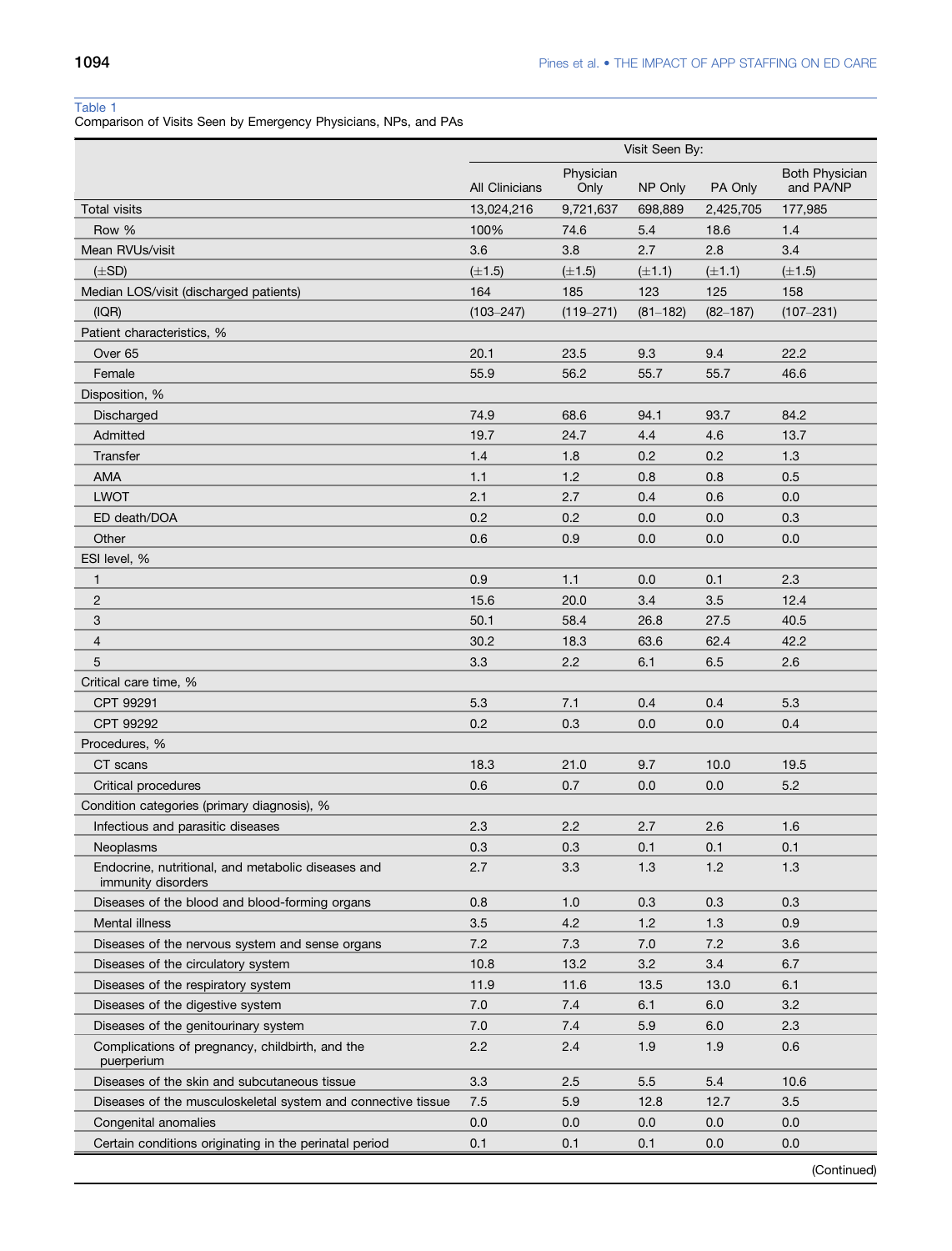#### Table 1 (continued)

|                                                                                      | Visit Seen By: |                   |         |         |                                    |
|--------------------------------------------------------------------------------------|----------------|-------------------|---------|---------|------------------------------------|
|                                                                                      | All Clinicians | Physician<br>Only | NP Only | PA Only | <b>Both Physician</b><br>and PA/NP |
| Injury and poisoning                                                                 | 19.3           | 15.2              | 30.0    | 30.2    | 55.8                               |
| Symptoms, signs, and ill-defined conditions and<br>factors influencing health status | 10.1           | 11.2              | 6.8     | 7.4     | 3.0                                |
| Residual codes, unclassified, all E codes<br>$[259.$ and $260.]$                     | 3.9            | 4.8               | 1.4     | 1.4     | 0.5                                |

CPT codes used for critical procedures are available in Data Supplement S1.

AMA = against medical advice; CPT = Current Procedural Terminology; DOA = died on arrival; ESI = Emergency Severity Index; IQR = interquartile range; LOS = length of stay (minutes); LWOT = left without treatment; NP = nurse practitioner; PA = physician assistant; RVU = relative value unit.Source: The authors' own analysis.

by NPs (95% CI = 2.7 to 3.5) and 3.0 by PAs (97%)  $CI = 2.7$  to 3.3; Table 1).

For the outcome of patients/hour at the ED daylevel, a 10-percentage-point increase in APP coverage was associated with a  $-0.12$  (95% CI =  $-0.15$  to  $-0.10$ ) change in overall patients per clinician hour. The effect on increasing APP coverage on patients treated by physicians independently per physician hour was smaller, but positive  $(0.05, 95\% \text{ CI} = 0.02 \text{ to }$ 0.09). For patients treated by APPs independently, a 10-percentage-point increase in APP coverage decreased patients per APP hour by  $-0.14$  (95%)  $CI = -0.19$  to  $-0.09$ ) at an ED day-level (Table 2 and Figure 1).

There were also small, but significant effects of increasing APP coverage on RVUs/hour at the ED day-level. A 10-percentage-point increase in APP coverage was associated with lower overall RVUs/hour by  $-0.4$  (95% CI =  $-0.5$  to  $-0.3$ ). For patients treated by physicians independently, RVUs/physician hour increased slightly by  $0.3$  (95% CI = 0.2 to 0.4), while the effect on RVUs/APP hour for patients treated by APPs independently declined slightly by  $-0.3$  (95%)  $CI = -0.4$  to  $-0.2$ ). However, when we examined the effect of APP coverage on RVUs per salary-adjusted hour, we found no significant effect (0.03, 95%  $CI = -0.07$  to 0.12). There was no overall effect on RVUs/visit and very small effects on physician and APP RVUs/visit. For LOS, LWOT, and 72-hour returns, we did not find any significant effect of increasing APP coverage after adjusting for acuity and ED characteristics (Table 2 and Figure 1).

For incident reports, there were no significant associations for total and APP-involved incidents with increasing APP coverage after controlling for total visit volume and trauma center status. For PG site percentile ranks, there were also no significant associations with APP coverage after controlling for visit volume, patient acuity, and ED characteristics (Table 3).

## **DISCUSSION**

To our knowledge, ours is the first study that examined the impact of ED APP staffing on productivity, flow, safety, and experience. This is relevant from a

#### Table 2

Estimated Effect of a 10-percentage-point Increase of APP Coverage on Measures of ED Performance

| Coefficient<br>[95% CI] |                    |  |
|-------------------------|--------------------|--|
|                         |                    |  |
| $-0.127*$               | $[-0.151, -0.104]$ |  |
| $0.053*$                | [0.024, 0.083]     |  |
| $-0.136*$               | $[-0.183, -0.089]$ |  |
|                         |                    |  |
| $-0.439*$               | $[-0.519, -0.359]$ |  |
| $0.316*$                | [0.213, 0.418]     |  |
| $-0.308*$               | $[-0.425, -0.192]$ |  |
| 0.047                   | $[-0.047, 0.141]$  |  |
|                         |                    |  |
| 0.005                   | $[-0.006, 0.016]$  |  |
| $0.052*$                | [0.035, 0.07]      |  |
| $0.043*$                | [0.011, 0.074]     |  |
|                         |                    |  |
| 0.005                   | $[-0.008, 0.018]$  |  |
| $0.023*$                | [0.001, 0.044]     |  |
| 0.008                   | $[-0.004, 0.02]$   |  |
|                         |                    |  |
| 0.021                   | $[-0.081, 0.123]$  |  |
| 0.038                   | $[-0.034, 0.11]$   |  |
| -0.067                  | $[-0.16, 0.026]$   |  |
|                         |                    |  |

 $N = 105,863$  ED-days in 94 EDs.

 $APP = advanced$  practice provider:  $LOS = lenath$  of stay (minutes); LWOT = left without treatment;  $RVU =$  relative value unit. \*95% CI does not cross zero.

†Salary-adjusted clinician hours consider APP hours 42% that of a physician hour. Regression model includes a random intercept for the ED and is adjusted for acuity and ED characteristics.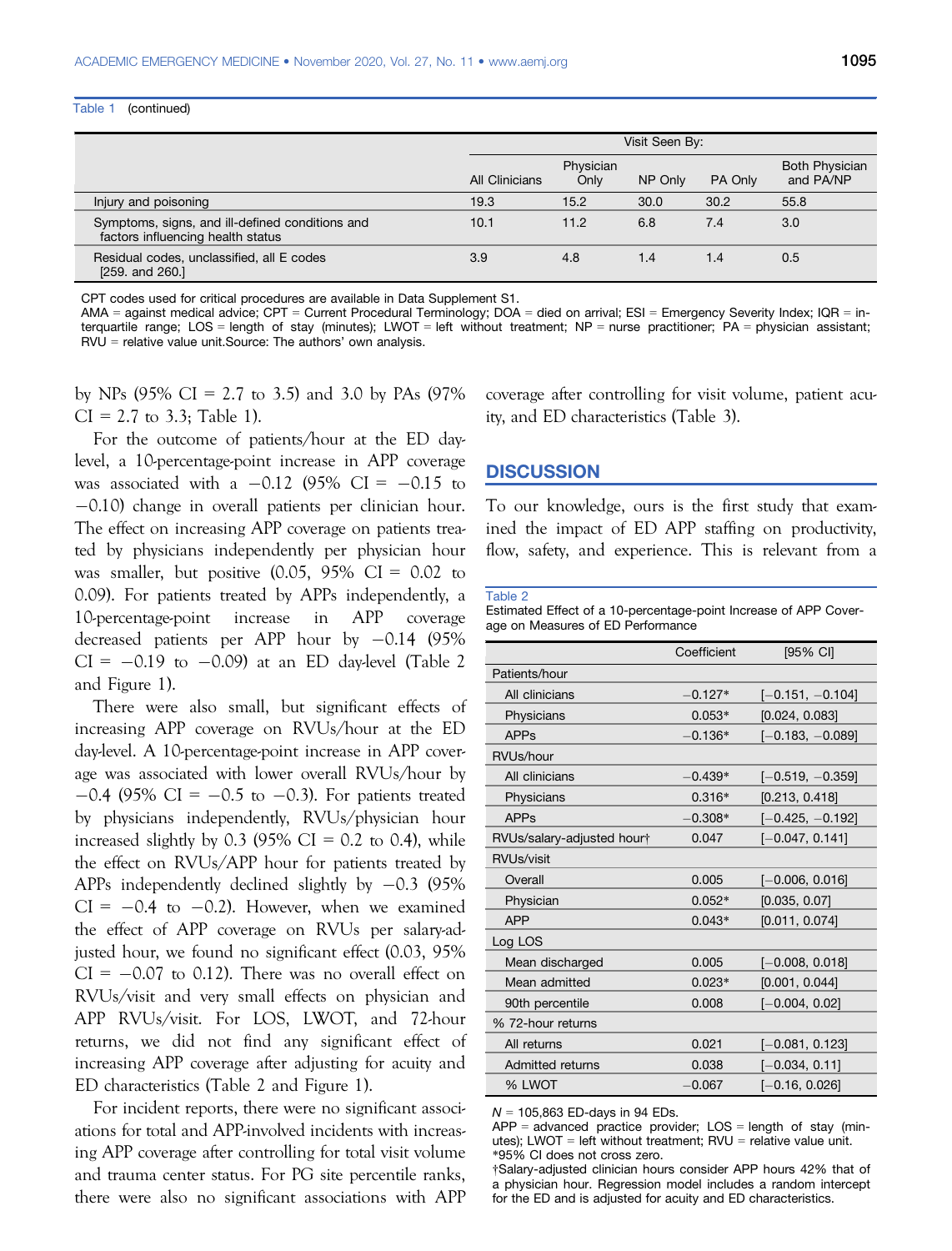



### Table 3

Exploratory Analysis of the Estimated Change Associated With a 10-percentage-point Increase of APP Coverage on Safety Incidents and Patient Experience

|                            | (1)                    |                             | (2)           |                              | (3)                              |                              |
|----------------------------|------------------------|-----------------------------|---------------|------------------------------|----------------------------------|------------------------------|
|                            | APP-involved Incidents |                             | All Incidents |                              | Press-Ganey Site Percentile Rank |                              |
|                            | Coefficient            | 95% CI                      | Coefficient   | 95% CI                       | Coefficient                      | 95% CI                       |
| APP coverage               | 0.386                  | $[-0.103$ to 0.876]         | $-0.151$      | $[-0.393 \text{ to } 0.091]$ | $-2.317$                         | $[-5.943 \text{ to } 1.309]$ |
| Total visits (in 1000s)    | $-0.004$               | $[-0.010$ to 0.003]         | $-0.008*$     | $[-0.015$ to $-0.002]$       | 3.048                            | $[-3.359$ to 9.456]          |
| Trauma center              | $0.636*$               | $[0.006 \text{ to } 1.266]$ | 0.398         | $[-0.418 \text{ to } 1.214]$ | $-2.911$                         | [-20.497 to 14.675]          |
| Unique EDs                 | 44                     |                             | 44            |                              | 37                               |                              |
| <i><b>Observations</b></i> | 44                     |                             | 44            |                              | 1.130                            |                              |

All EDs included in the exploratory analyses contained at least 12 months of data. Model 3 includes additional patient acuity and ED characteristics and a random intercept for the ED.

APP = advanced practice provider.

\*95% CI does not cross zero.

health policy perspective given the expanding use of APPs in EDs and in U.S. health care in general. We found that APPs see approximately half of the number of independent cases as physicians and evaluate loweracuity patients, resulting in lower RVUs/hour.

However, APPs did independently evaluate small numbers of critically ill patients. There were no substantial differences in the practice patterns of PAs versus NPs.

Higher proportions of APP to physician coverage had minimal impact on overall ED productivity,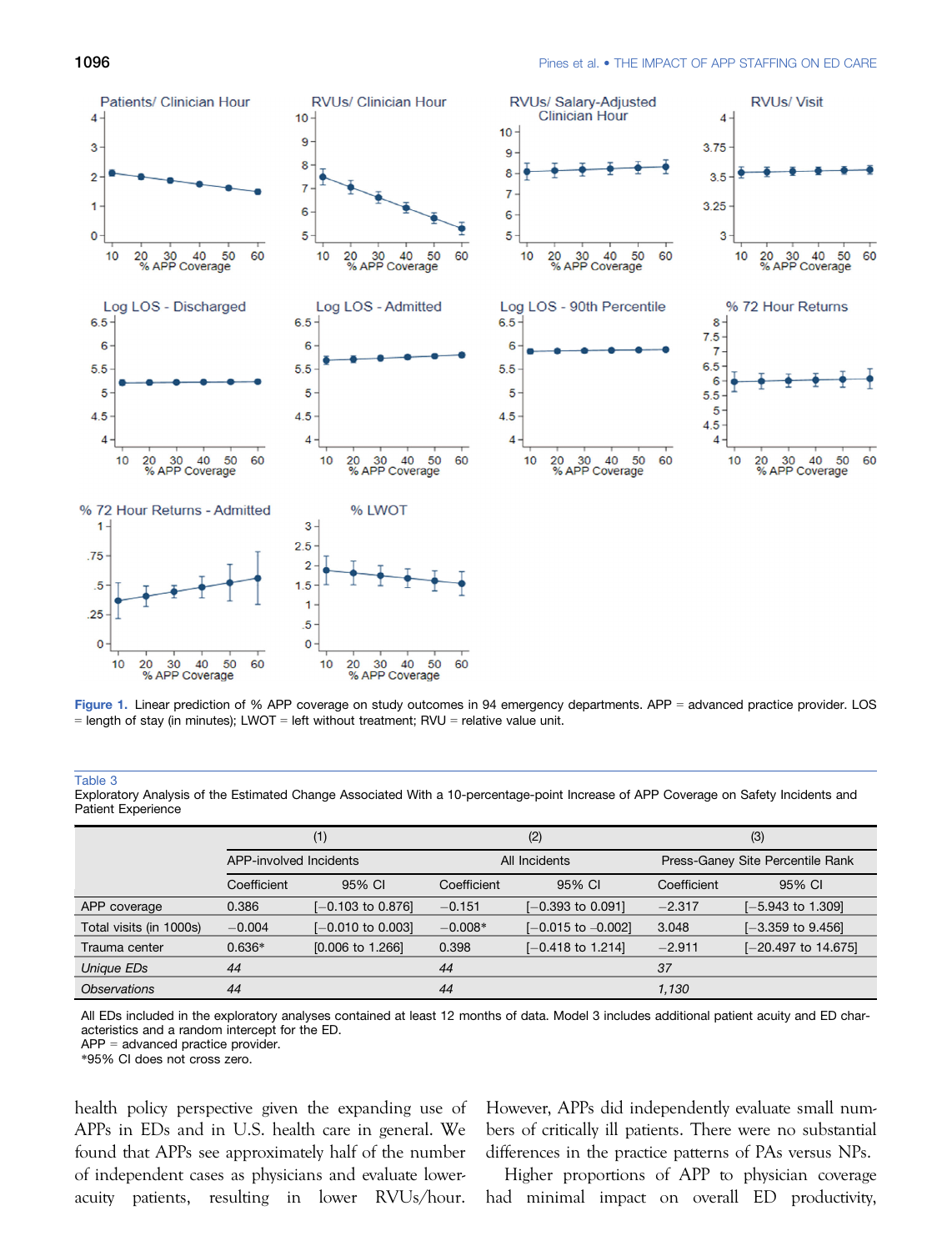measured as RVUs per visit across all ED clinicians. Some slight reductions in productivity were observed related to the reduction in patients per clinician hour and lower RVUs per clinician hour with higher APP coverage. These findings were likely due to the staffing model, where two APP hours are added for each physician hour based on administrative considerations.<sup>14</sup> Therefore, with higher APP coverage, there were more overall clinician hours. Higher APP coverage also increased the average RVUs per visit for both APPs and physicians, as both groups evaluated higher acuity cases. This seems somewhat paradoxical, yet can be explained: at low coverage levels, APPs evaluated low-acuity cases while higher APP coverage allowed them to evaluate some higher severity patients leaving physicians to focus on the most acutely ill.

Nevertheless, when we examined the cost-effectiveness of higher APP coverage, specifically with respect to RVUs per salary-adjusted hour, we found no significant economies of scale. These findings demonstrate that the relative clinical pay allocated to APPs compared to physicians is reflective of observed workload measured in billable services, at least in the way that APPs are used within this group. We did not account for the lower revenue typically generated from APPonly cases nor the impact of APP productivity from nonbillable activities (e.g., triaging patients), both of which impact cost-effectiveness.

No association between either LOS or LWOT in adjusted models was found, suggesting no observable effect of APP coverage on ED flow, which is an important indicator of ED quality.<sup>22</sup> Prior work using ecological ED-level data from the Emergency Department Benchmarking Alliance demonstrated that ED APPs have higher utilization rates of ED testing, which may increase LOS.<sup>15</sup> However, in this study we did not observe any LOS effect. Future patient-level analyses are needed to more definitively explore the impact of APPs on ED LOS. There was also no significant effect of APP coverage on clinical quality, as measured by 72-hour returns, 72-hour returns with admissions, and incident reports, nor on patient experience. However, given the limitations of the available safety and PG data, these findings should be considered exploratory.

## LIMITATIONS

There are several study limitations. The first is the generalizability of our results. This national group employs several strategies to standardize care. There is wide dissemination of clinical management tools for high-risk complaints and a 24/7 mechanism in place for real-time questions if, for example, consultants outside the group recommend deviations from protocols. There are also regular chart audits conducted locally and nationally for quality improvement purposes for both physician and APP cases. There are educational resources for all clinicians with focused materials for APPs. Finally, the group has an internal training program for APPs to enhance their emergency care–specific skills over their first 2 years with the group if new to practice. Therefore, we cannot generalize our findings to other groups that do not have similar mechanisms in place.

Second, we had limited data at the local site about the various ways APPs are used. Because APPs perform many functions, our data underestimate APP patients per hour and may overestimate physician patients per hour, particularly in cases where an APP performed a function that was not directly recorded (e.g., triage). Additionally, we did not measure the variation in local practices with respect to how individual APPs interact with physicians and how APP oversight is implemented.

Third, we were limited in our outcomes, particularly for clinical quality metrics. While 72-hour returns with or without admissions are commonly used to identify cases that require additional chart review, they are not independently recognized as valid measures of clinical quality and safety.<sup>23</sup> To overcome this limitation, we added an exploratory measure—incident reports which includes high-risk situations and assessed the ecological association between APP staffing and these reports. Incident reports are also limited because there is variation across sites whether visits reach the level of an incident in reporting. While both of these analyses did not show significant findings, our conclusions are limited by our data. Other, more in-depth chart reviews of a large proportion of cases or stratification by provider type based on objective ED quality metrics may yield different findings.

Fourth, because this was a very large, fixed sample for our main outcomes, we did not conduct a priori analyses to estimate our power to find differences in outcomes. We report the uncertainty of our estimates with 95% CIs primarily that were larger particularly for the exploratory outcomes. Therefore, we cannot definitively that there is "no difference"—particularly in the exploratory outcomes, only that we were unable to detect a significant difference given the sample size limitations.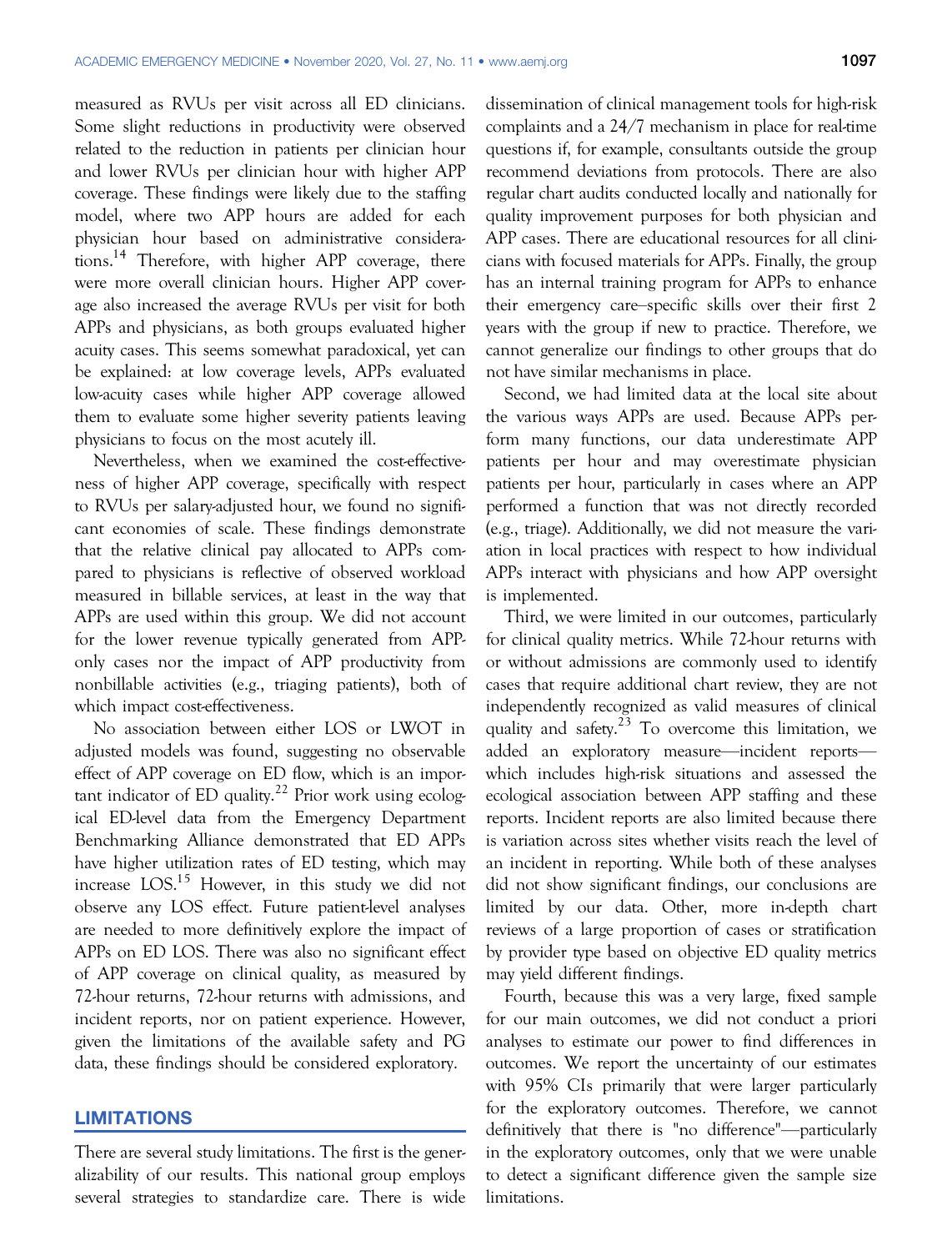Finally, we used ED month-level PG data in an exploratory analysis that found no relationship between APP staffing and PG ED percentile ranks. Given the considerable limitations of PG data to differentiate patient experience across sites as demonstrated in previous work as well as the limited sample, this analysis should be interpreted with caution.<sup>24</sup>

## **CONCLUSION**

Our study suggests that advanced practice providers can be effectively integrated into EDs with staffing models accounting for the lower productivity of advanced practice providers compared to physicians with no apparent negative impact on ED flow, clinical quality, or patient experience. Greater levels of advanced practice provider coverage appear to allow physicians to care for higher-acuity cases while also allowing advanced practice providers to care for a lower, but significant number of patients requiring hospital admission and other critical care services. While advanced practice providers are currently utilized primarily for low-acuity cases, the finding of advanced practice providers independently evaluating critically ill ED patients suggests the potential for enhanced use of advanced practice providers in EDs. However, advanced practice provider use did not result in economies of scale given the higher productivity of physicians even when accounting for their similarly higher salary. As advanced practice provider use in emergency medicine continues to increase nationwide, implications for advanced practice provider training and processes to assure high-quality care should be considered.

The authors acknowledge Paul Dietzen, Jason Shawbell, Jesse Eterovich, Susan Brown, Kimberly Schmeid, Diane Onesti, and Amer Aldeen, MD, at US Acute Care Solutions for their support of this work.

## **References**

- 1. Sturmann KM, Ehrenberg K, Salzberg MR. Physician assistants in emergency medicine. Ann Emerg Med 1990;19:304–8.
- 2. Cooper RA, Henderson T, Dietrich CL. Roles of nonphysician clinicians as autonomous providers of patient care. JAMA 1998;280:795–802.
- 3. National Hospital Ambulatory Medical Care Survey: 2016 Emergency Department Summary Tables. Available at: [https://www.cdc.gov/nchs/data/nhamcs/web\\_tables/2016\\_](https://www.cdc.gov/nchs/data/nhamcs/web_tables/2016_ed_web_tables.pdf) [ed\\_web\\_tables.pdf.](https://www.cdc.gov/nchs/data/nhamcs/web_tables/2016_ed_web_tables.pdf) Accessed Feb 17, 2020.
- 4. 2017 Statistical Profile of Certified Physician Assistants: Annual Report. National Commission on Certification of Physician Assistants. 2018. Available at: [https://prodc](https://prodcmsstoragesa.blob.core.windows.net/uploads/files/2017StatisticalProfileofCertifiedPhysicianAssistants%206.27.pdf) [msstoragesa.blob.core.windows.net/uploads/files/2017S](https://prodcmsstoragesa.blob.core.windows.net/uploads/files/2017StatisticalProfileofCertifiedPhysicianAssistants%206.27.pdf) [tatisticalProfileofCertifiedPhysicianAssistants%206.27.pdf.](https://prodcmsstoragesa.blob.core.windows.net/uploads/files/2017StatisticalProfileofCertifiedPhysicianAssistants%206.27.pdf) Accessed Jun 17, 2020.
- 5. Hooker RS, Klocko DJ, Larkin GL. Physician assistants in emergency medicine: the impact of their role. Acad Emerg Med 2011;18:72–7.
- 6. Phillips AW, Klauer KM, Kessler CS. Emergency physician evaluation of PA and NP practice patterns. JAAPA 2018;31:38–43.
- 7. Medscape APRN Compensation Report, 2018. 2018. Available at: [https://www.medscape.com/slideshow/2018](https://www.medscape.com/slideshow/2018-aprn-compensation-report-6010997#4) [aprn-compensation-report-6010997#4.](https://www.medscape.com/slideshow/2018-aprn-compensation-report-6010997#4) Accessed Jun 10, 2020.
- 8. American Academy of Physician Assistants. Third-Party Reimbursement for PAs. Available at: [https://www.aapa.](https://www.aapa.org/wp-content/uploads/2017/01/Third_party_payment_2017_FINAL.pdf) [org/wp-content/uploads/2017/01/Third\\_party\\_payment\\_](https://www.aapa.org/wp-content/uploads/2017/01/Third_party_payment_2017_FINAL.pdf) [2017\\_FINAL.pdf](https://www.aapa.org/wp-content/uploads/2017/01/Third_party_payment_2017_FINAL.pdf). Accessed Jun 10, 2020.
- 9. National Rural Health Association Policy Position. Workforce Series: Physician Assistants. 2008. Available at: [https://www.ruralhealthweb.org/getattachment/Advocate/](https://www.ruralhealthweb.org/getattachment/Advocate/Policy-Documents/WorkforcePhysicAssist.pdf.aspx?lang=en-US) [Policy-Documents/WorkforcePhysicAssist.pdf.aspx?lang=en-](https://www.ruralhealthweb.org/getattachment/Advocate/Policy-Documents/WorkforcePhysicAssist.pdf.aspx?lang=en-US)[US](https://www.ruralhealthweb.org/getattachment/Advocate/Policy-Documents/WorkforcePhysicAssist.pdf.aspx?lang=en-US). Accessed June 10, 2020
- 10. Bellon JE, Stevans JM, Cohen SM, James AE 3rd, Reynolds B, Zhang Y. Comparing advanced practice providers and physicians as providers of e-visits. Telemed J E Health 2015;21:1019–26.
- 11. Kuo YF, Goodwin JS, Chen NW, Lwin KK, Baillargeon J, Raji MA. Diabetes mellitus care provided by nurse practitioners vs primary care physicians. J Am Geriatr Soc 2015;63:1980–8.
- 12. Morgan PA, Smith VA, Berkowitz TS, et al. Impact of physicians, nurse practitioners, and physician assistants on utilization and costs for complex patients. Health Aff (Millwood) 2019;38:1028–36.
- 13. Aledhaim A, Walker A, Vesselinov R, Hirshon JM, Pimentel L. Resource utilization in non-academic emergency departments with advanced practice providers. West J Emerg Med 2019;20:541–8.
- 14. Carlson JN, Foster KM, Pines JM, et al. Provider and practice factors associated with emergency physicians' being named in a malpractice claim. Ann Emerg Med 2018;71:157–64.e4.
- 15. Augustine JJ. Emergency department benchmarking alliance releases 2014 data on staffing, physician productivity. ACEP Now 2016;33:14.
- 16. Ingram DD, Franco SJ.2013 NCHS Urban–Rural Classification Scheme for Counties. National Center for Health Statistics. Vital Health Stat. 2(166). 2014. Available at: [https://www.cdc.gov/nchs/data/series/sr\\_02/sr02\\_166.pdf.](https://www.cdc.gov/nchs/data/series/sr_02/sr02_166.pdf) Accessed Jun 10, 2020.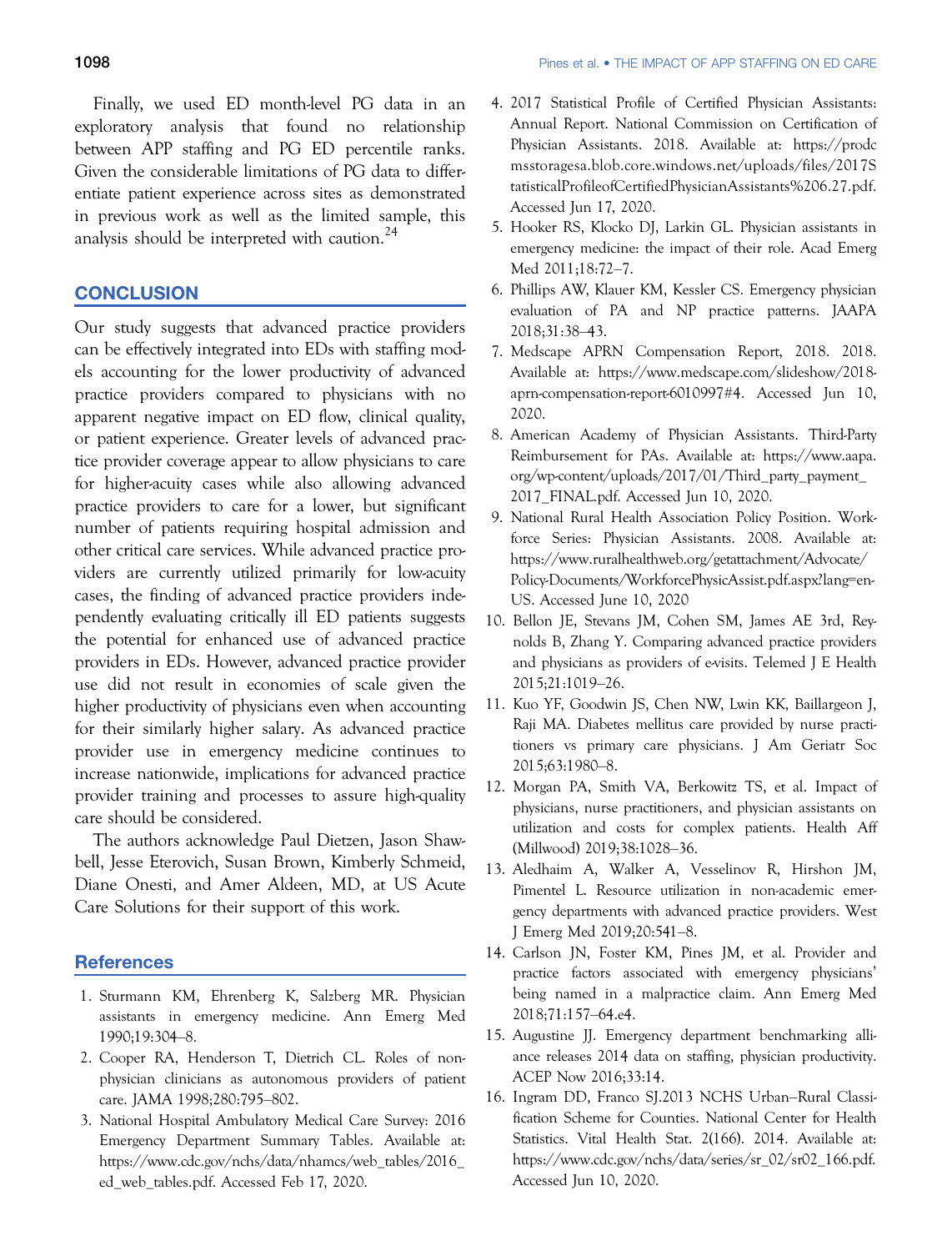- 17. United States Census Bureau. US Census Regions and Divisions. Available at: [https://www2.census.gov/geo/ma](https://www2.census.gov/geo/maps/general_ref/pgsz_ref/CensusRegDiv.pdf) [ps/general\\_ref/pgsz\\_ref/CensusRegDiv.pdf.](https://www2.census.gov/geo/maps/general_ref/pgsz_ref/CensusRegDiv.pdf) Accessed Jun 10, 2020.
- 18. Elixhauser A, Steiner C, Palmer L.Clinical Classifications Software (CCS), 2015. U.S. Agency for Healthcare Research and Quality. Available at: [http://www.hcup-us.a](http://www.hcup-us.ahrq.gov/toolssoftware/ccs/ccs.jsp) [hrq.gov/toolssoftware/ccs/ccs.jsp](http://www.hcup-us.ahrq.gov/toolssoftware/ccs/ccs.jsp). Accessed Jun 17, 2020.
- 19. Ingram DD, Franco SJ.2013 NCHS Urban–Rural Classification Scheme For Counties. National Center for Health Statistics. Vital Health Stat. 2(166). 2014. Available at: [https://www.cdc.gov/nchs/data/series/sr\\_02/sr02\\_166.pdf](https://www.cdc.gov/nchs/data/series/sr_02/sr02_166.pdf); Accessed Jun 10, 2020.
- 20. United States Census Bureau. US Census Regions and Divisions. Available at: [https://www2.census.gov/geo/maps/gene](https://www2.census.gov/geo/maps/general_ref/pgsz_ref/CensusRegDiv.pdf) [ral\\_ref/pgsz\\_ref/CensusRegDiv.pdf](https://www2.census.gov/geo/maps/general_ref/pgsz_ref/CensusRegDiv.pdf). Accessed Feb 23, 2020.
- 21. See: UCLA: Statistical Consulting Group. Multiple Imputation in Stata. Available at: [https://stats.idre.ucla.edu/stata/](https://stats.idre.ucla.edu/stata/seminars/mi_in_stata_pt1_new/) [seminars/mi\\_in\\_stata\\_pt1\\_new/.](https://stats.idre.ucla.edu/stata/seminars/mi_in_stata_pt1_new/) Accessed Jun 17, 2020.
- 22. Bernstein SL, Aronsky D, Duseja R, et al. The effect of emergency department crowding on clinically oriented outcomes. Acad Emerg Med 2009;16:1–10.
- 23. Abualenain J, Frohna WJ, Smith M, et al. The prevalence of quality issues and adverse outcomes among 72-hour return admissions in the emergency department. J Emerg Med 2013;45:281–8.
- 24. Pines JM, Penninti P, Alfaraj S, et al. Measurement under the microscope: high variability and limited construct validity in emergency department patient-experience scores. Ann Emerg Med 2018;71:545–54.e6.

# Supporting Information

The following supporting information is available in the online version of this paper available at [http://](http://onlinelibrary.wiley.com/doi/10.1111/acem.14077/full) [onlinelibrary.wiley.com/doi/10.1111/acem.14077/full](http://onlinelibrary.wiley.com/doi/10.1111/acem.14077/full) Data Supplement S1. Appendix.